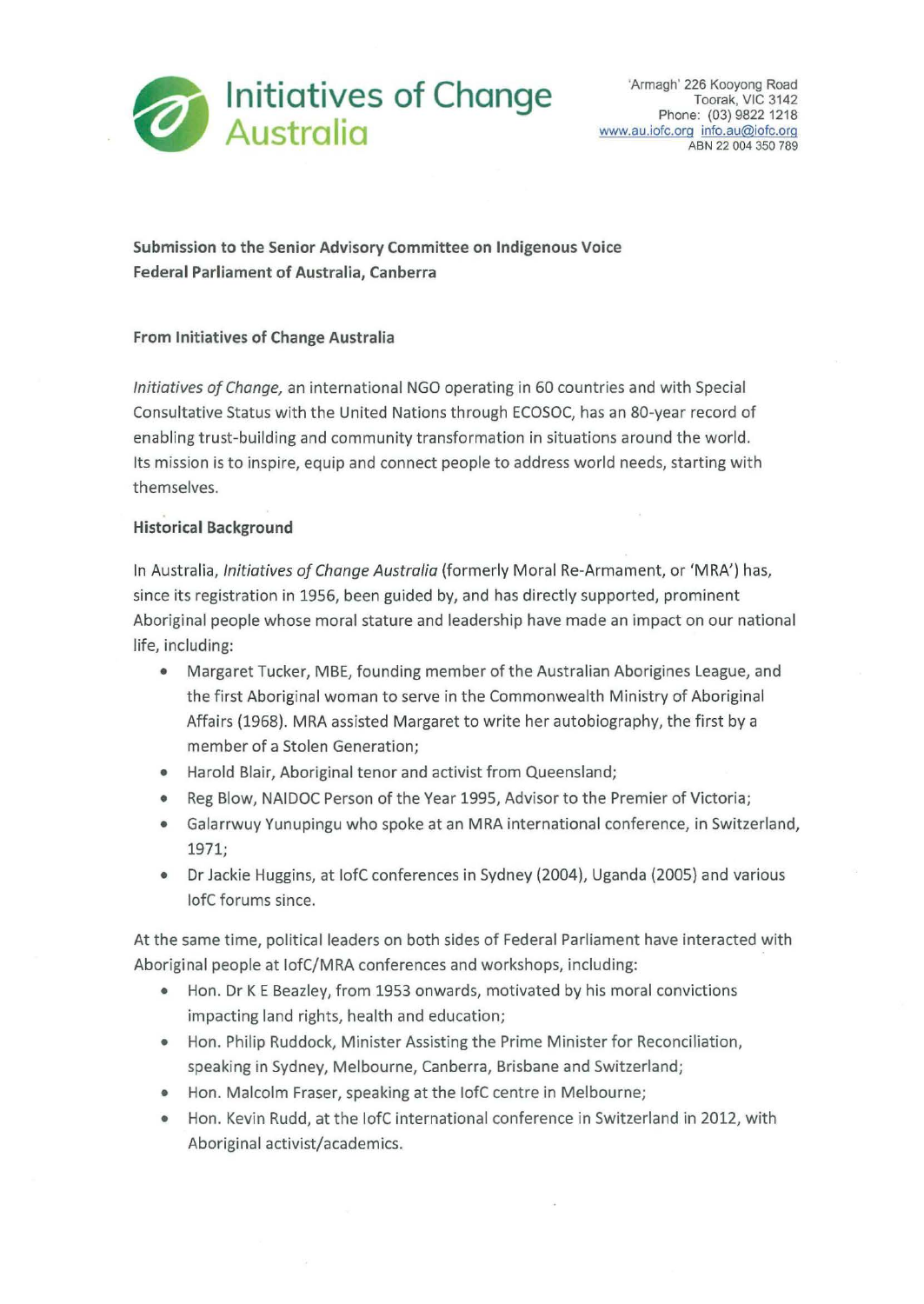## **Hearing the 'Voice' through truth-telling**

From all these interactions, lofC Australia understood the primary importance of hearing and responding to the authentic 'voice' of First Nations people, their stories and experiences. At an MRA conference at Melbourne University in 1981, Dr K E Beazley said, 'Two things characterise Australia's race relations in the past: an absence of gentleness and an absence of listening. We always "knew" what was best for them.' This basic cultural attitude has to be turned around.

Currently, lofC Australia is embarking on a three-year program of 'truth-telling and truthhearing' forums, in partnership with First Nations people - *truth-telling* about past histories and present realities matched by *truth-hearing,* a willingness to listen to the voices of First Peoples, to respond rather than react, to be vulnerable rather than defensive. At its heart it will be a process of deep listening, in the spirit of *'Dadirri',* to the voice of truth that speaks within each person. A core principle of lofC is absolute honesty. Experience has taught us that no trust can be built without it.

## **Recommendations for establishing the 'Voice'**

Therefore, at this critical moment in our national life, the Board, the staff and the volunteer network of *Initiatives ofChange Australia* affirm that establishing **an authentic, independent and enduring First Nations 'Voice' at the heart of Australia's national life** is crucial for our national cohesiveness and our true identity as a people on this ancient continent. In short, recognising and hearing the guidance of a First Nations 'Voice' is critical to us finding a sense of our Australian 'soul'.

Specifically, through the Indigenous Voice Senior Advisory Committee, we strongly urge the Minister for Indigenous Australians and the Federal Government of Australia to ensure the following conditions:

1. To be **'authentic',** the Voice must include **a representative cross-section of all First Nations people:** the elders and traditional cultural authorities, but also women, youth, from the outback, the bush and cities, those with a leadership profile and those unheard/unrecognised. We support recommendations of the Committee for 'a flexible principles-based framework (to) guide and support all Local and Regional Voices', with 'elections held for Aboriginal and Torres Strait Islander people to elect National Voice members directly'.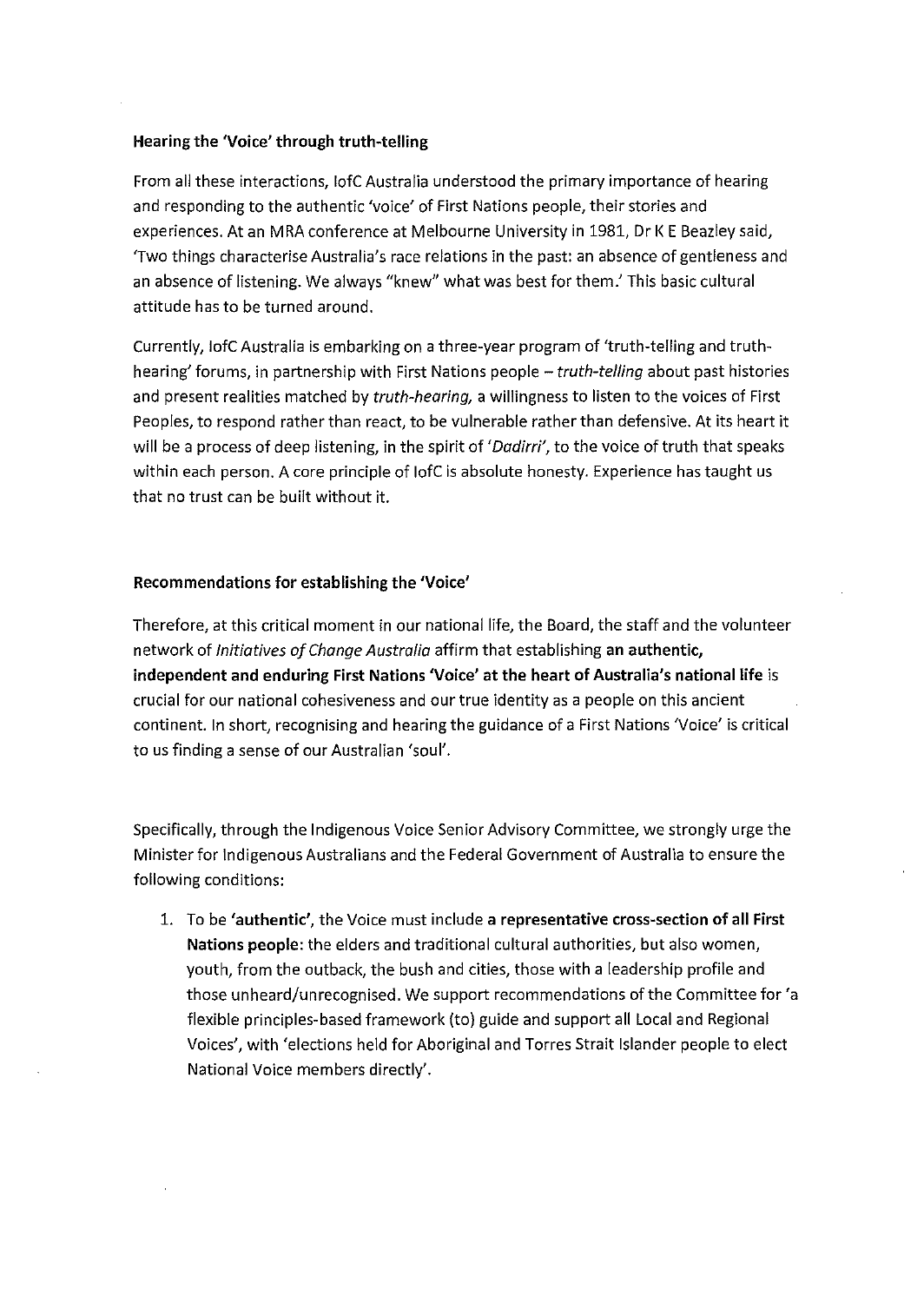- 2. To be **'independent',** the Voice should be legislated to **guide and advise Federal and State Parliaments** *--not just* the governments of the day-- as well as local and regional Councils.
- 3. To be **'enduring',** the Voice *must* be **enshrined in the Constitution** beyond the influence of successive governments to alter or abolish, which has been the fate of nearly all representative First Nations bodies - from the Australian Aborigines League in 1935 through to ATSIC and now the Congress of Australia's First Peoples. Each in turn has been subjected to a process of patronising benevolence, neutralising, discrediting and systematic dismantling.
- 4. Furthermore, in order to be heard and respected by all Australians, the 'Voice' must become part of our national fabric **through the clear consent and will of the Australian people.** Therefore, it is essential that establishing the Voice must be put to a vote through a referendum. The current Federal Coalition Government must keep its 2019 election promise that the decision of fundamental recognition would be taken to a referendum. Now that the proposed details of the Voice have been defined - thanks to the work of your Committees - recognition of the First Nations' presence must be given substance through a Voice accepted and legitimised by a majority of Australians.

Simply legislating for the Voice without a referendum is to deny the Australian people our part in responding to this moral call at the heart of our nationhood. All polls and surveys, even the most conservative, indicate that support for Constitutional change *with* a Voice to Parliament has climbed from 44 to 56 per cent in three years, with some polls showing support as high as 81 per cent *(analysis by ANU's Centre for Aboriginal Economic Policy research, November 2020).* We call on governments of all backgrounds to move in tune with this growing national trend and, through clear bipartisan political leadership, to ensure that this generational constitutional decision gains a wholehearted endorsement.

5. The arguments for 'practical reconciliation' overlook the evidence of 30 years of reconciliation which, despite significant investment, have barely begun to 'Close the Gap' in realistic terms. **A new relationship of genuine co-responsibility can only work effectively when an authoritative Voice of First Nations peoples is taken seriously both by parliaments and current governments.** Why would senior First Nations leaders - those who were mandated with bipartisan agreement at the 2015 Kirribilli meeting to hold a national consultative process-trust a process of co-responsibility with Government when their specific recommendations from that once-in-a-generation consultation, distilled in the *Uluru Statement from the Heart,*  were summarily dismissed and ignored? The Constitutionally-enshrined and empowered Voice is the means and price of co-responsibility.